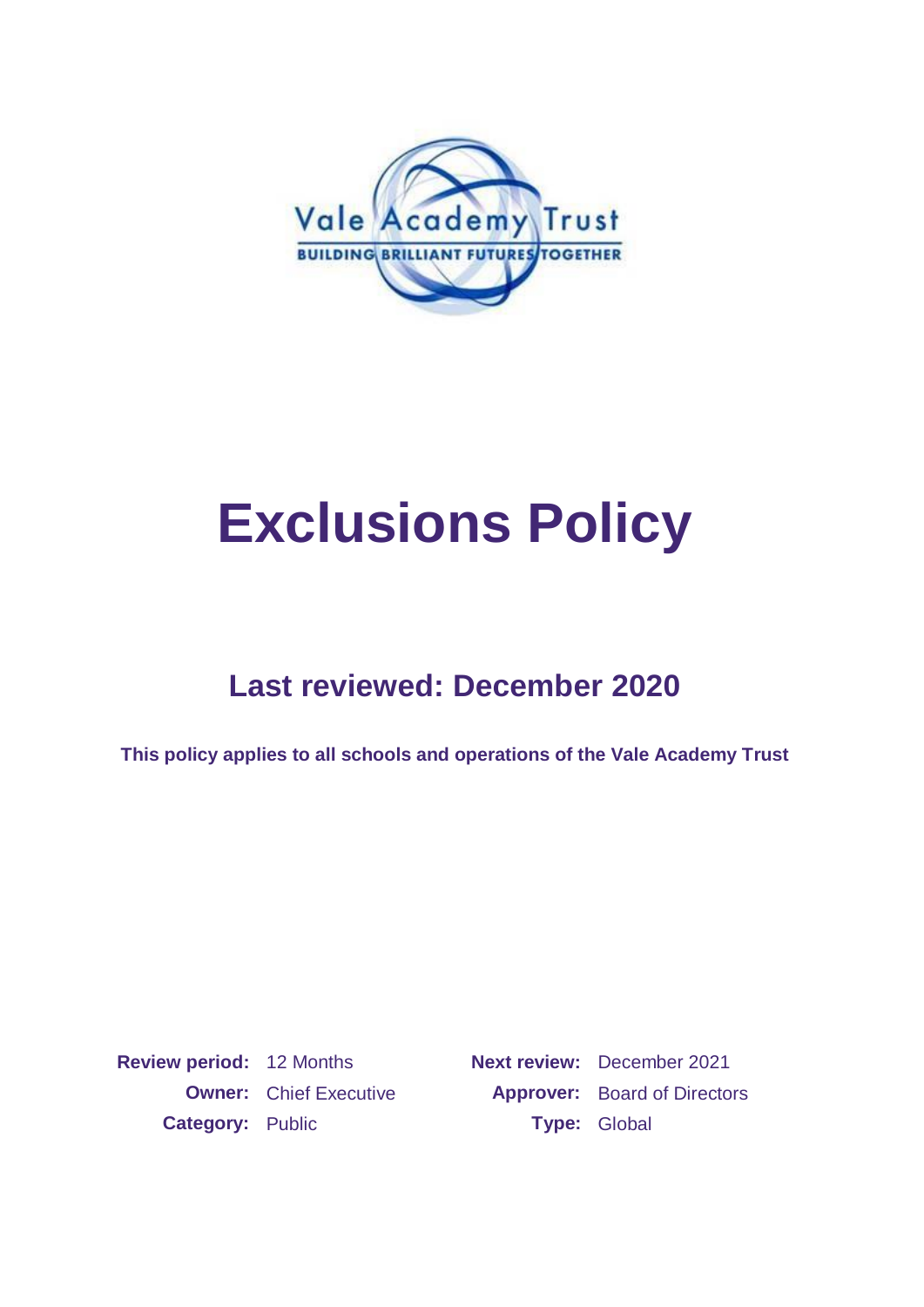## **Contents**

## **In this document, 'parent' means parent, carer, guardian or other adult with parental responsibility.**

## **1. Aims**

Our school is a member of the Vale Academy Trust ('the Trust'), and in common with all schools of the Trust we aim to ensure that:

- The exclusions process is applied fairly and consistently
- The exclusions process is understood by parents, pupils, staff and governors
- > Pupils in school are safe and happy
- Pupils do not become NEET (not in education, employment or training)

## **2. Legislation and statutory guidance**

This policy complies with the following guidance from the Department for Education: [Exclusion from](https://www.gov.uk/government/publications/school-exclusion)  [maintained schools, academies and pupil referral units \(PRUs\) in England](https://www.gov.uk/government/publications/school-exclusion) (Statutory guidance for [those with legal responsibilities in relation to exclusion\).](https://www.gov.uk/government/publications/school-exclusion)

Including DfE COVID 19 guidance: [Changes to the school exclusion process during the coronavirus](https://www.gov.uk/government/publications/school-exclusion)  [\(COVID-19\) outbreak.](https://www.gov.uk/government/publications/school-exclusion)

This policy is based on the following legislation, which outline schools' powers to exclude pupils:

- [Section 52 of the Education Act 2002, as amended by the Education Act 2011](http://www.legislation.gov.uk/ukpga/2002/32/section/52)
- [The School Discipline \(Pupil Exclusions and Reviews\) \(England\) Regulations 2012](http://www.legislation.gov.uk/uksi/2012/1033/made)
- [Sections 64-68 of the School Standards and Framework Act 1998](http://www.legislation.gov.uk/ukpga/1998/31)

and:

- ▶ Part 7, chapter 2 of the [Education and Inspections Act 2006,](http://www.legislation.gov.uk/ukpga/2006/40/part/7/chapter/2) which looks at parental responsibility for excluded pupils
- Section 579 of the [Education Act 1996,](http://www.legislation.gov.uk/ukpga/1996/56/section/579) which defines 'school day'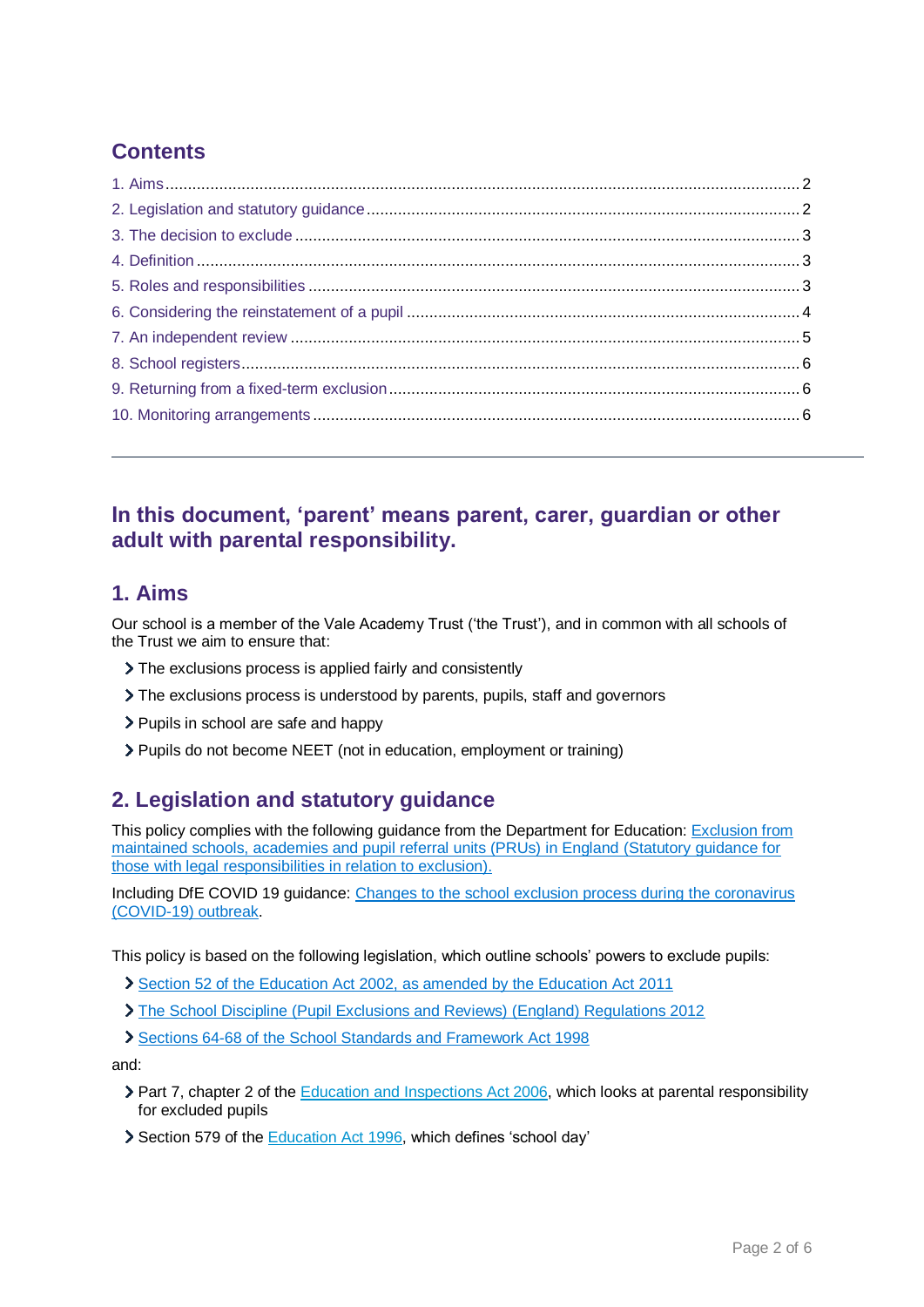The [Education \(Provision of Full-Time Education for Excluded Pupils\) \(England\) Regulations](http://www.legislation.gov.uk/uksi/2007/1870/contents/made)  [2007,](http://www.legislation.gov.uk/uksi/2007/1870/contents/made) as amended by [The Education \(Provision of Full-Time Education for Excluded Pupils\)](http://www.legislation.gov.uk/uksi/2014/3216/contents/made)  [\(England\) \(Amendment\) Regulations 2014](http://www.legislation.gov.uk/uksi/2014/3216/contents/made)

## **3. The decision to exclude**

Only the headteacher, or acting headteacher, can exclude a pupil from school, and must only be for disciplinary reasons. A permanent exclusion will be considered only as a last resort.

Our school is aware that off-rolling is unlawful. Ofsted defines off-rolling as:

"…the practice of removing a pupil from the school roll without a formal, permanent exclusion or by encouraging a parent to remove their child from the school roll, when the removal is primarily in the interests of the school rather than in the best interests of the pupil."

We are committed to following all statutory exclusions procedures to ensure that every child receives an education in a safe and caring environment.

A decision to exclude a pupil permanently should only be taken:

- In response to a serious breach or persistent breaches of our behaviour policy, **and**
- Where allowing the pupil to remain in school would seriously harm the education or welfare of the pupil or others in the school

Before deciding whether to exclude a pupil, either permanently or for a fixed period, the headteacher will:

- Consider all the relevant facts and evidence, including whether the incident(s) leading to the exclusion were provoked
- Allow the pupil to give their version of events
- Consider if the pupil has special educational needs (SEN)
- Ensure all alternatives have been considered
- Ensure that the decision to exclude is lawful, reasonable and fair

## **4. Definition of school day**

For the purposes of exclusions, a 'school day' is defined as any day on which there is a school session. Therefore, INSET (staff training) days do not count as a school day.

## **5. Roles and responsibilities**

#### **5.1 The headteacher**

#### **Informing parents**

The headteacher will immediately provide the following information, in writing, to the parents of an excluded pupil:

- > The reason(s) for the exclusion
- The length of a fixed-term exclusion or, for a permanent exclusion, the fact that it is permanent
- Information about parents' right to make representations about the exclusion to the governing board\* and how the pupil may be involved in this
- Where there is a legal requirement for the governing board to meet to consider the reinstatement of a pupil, and that parents have a right to attend a meeting, be represented at a meeting (at their own expense) and to bring a friend

*\*See section 5.2 for definition of 'governing board'*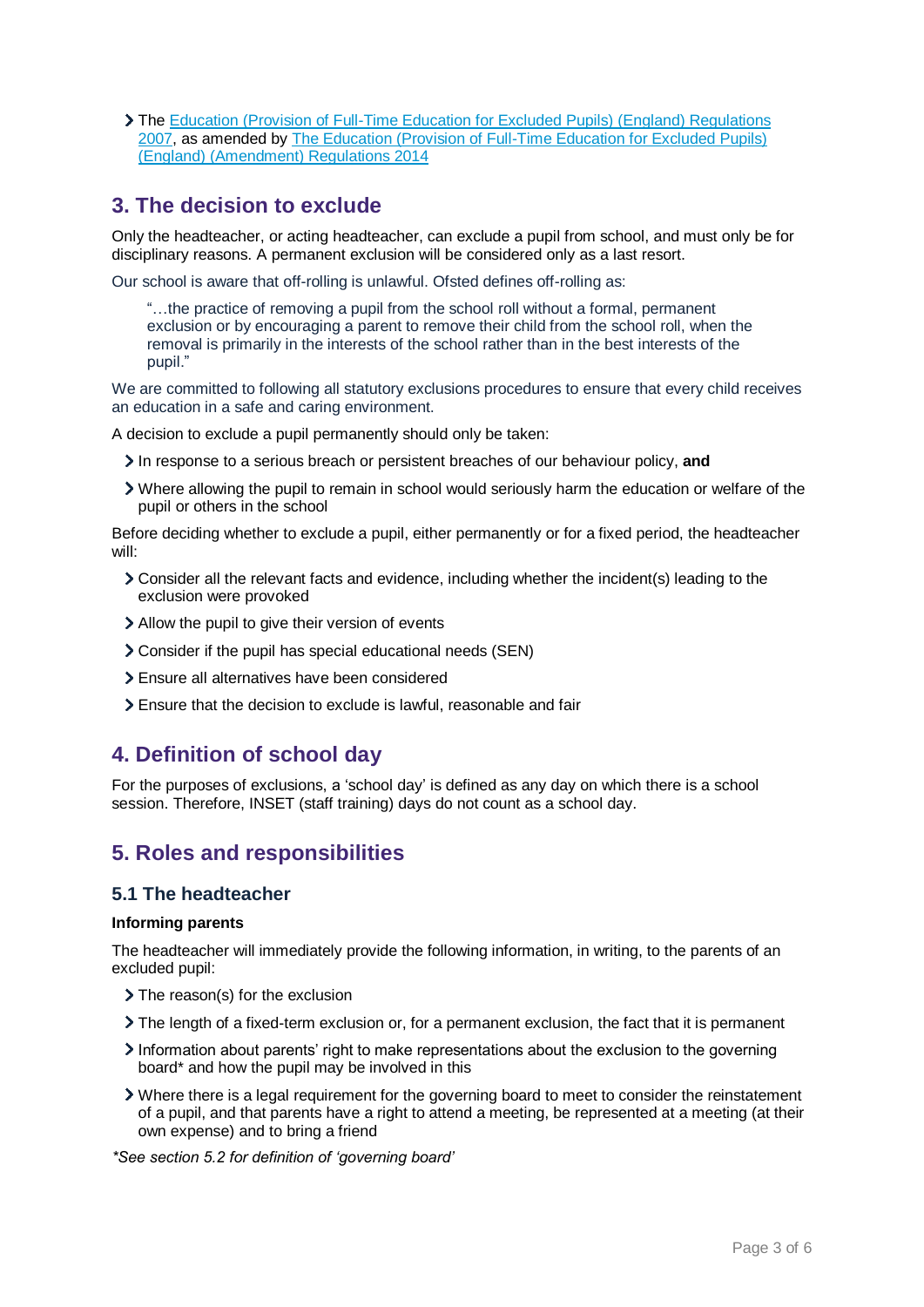The headteacher will also notify parents by the end of the afternoon session on the day their child is excluded that for the first 5 school days of an exclusion, or until the start date of any alternative provision where this is earlier, parents are legally required to ensure that their child is not present in a public place during school hours without a good reason. Parents may be given a fixed penalty notice or prosecuted if they fail to do this.

If alternative provision is being arranged, the following information will be included when notifying parents of an exclusion:

- The start date for any provision of full-time education that has been arranged
- The start and finish times of any such provision, including the times for morning and afternoon sessions, where relevant
- > The address at which the provision will take place
- Any information required by the pupil to identify the person they should report to on the first day

Where this information on alternative provision is not reasonably ascertainable by the end of the afternoon session, it may be provided in a subsequent notice, but it will be provided no later than 48 hours before the provision is due to start. The only exception to this is where alternative provision is to be provided before the sixth day of an exclusion, in which case the information can be provided with less than 48 hours' notice with parents' consent.

#### **Informing the governing board and local authority**

The headteacher will immediately notify the governing board and the local authority (LA) of:

- A permanent exclusion, including when a fixed-period exclusion is made permanent
- Exclusions which would result in the pupil being excluded for more than 5 school days (or more than 10 lunchtimes) in a term
- Exclusions which would result in the pupil missing a public examination

For a permanent exclusion, if the pupil lives outside the LA in which the school is located, the headteacher will also immediately inform the pupil's 'home authority' of the exclusion and the reason(s) for it without delay.

For all other exclusions, the headteacher will notify the governing board and LA once a term.

#### **5.2 The governing board**

In this document, 'governing board' means the Behaviour Working Group, a sub-committee of the Trust's Board of Directors.

The governing board has a duty to consider the reinstatement of an excluded pupil (see section 6).

*For secondary schools, provision does not have to be arranged for pupils in the final year of compulsory education who do not have any further public examinations to sit.*

#### **5.3 The Local Authority (LA)**

For permanent exclusions, the LA is responsible for arranging suitable full-time education to begin no later than the sixth day of the exclusion.

### **6. Considering the reinstatement of a pupil**

The governing board will consider the reinstatement of an excluded pupil within 15 school days of receiving the notice of the exclusion if:

- > The exclusion is permanent, or
- $\ge$  it is a fixed-term exclusion which would bring the pupil's total number of school days of exclusion to more than 15 in a term (based on 3 terms in an academic year), or
- $\geq$  it would result in a pupil missing a public examination.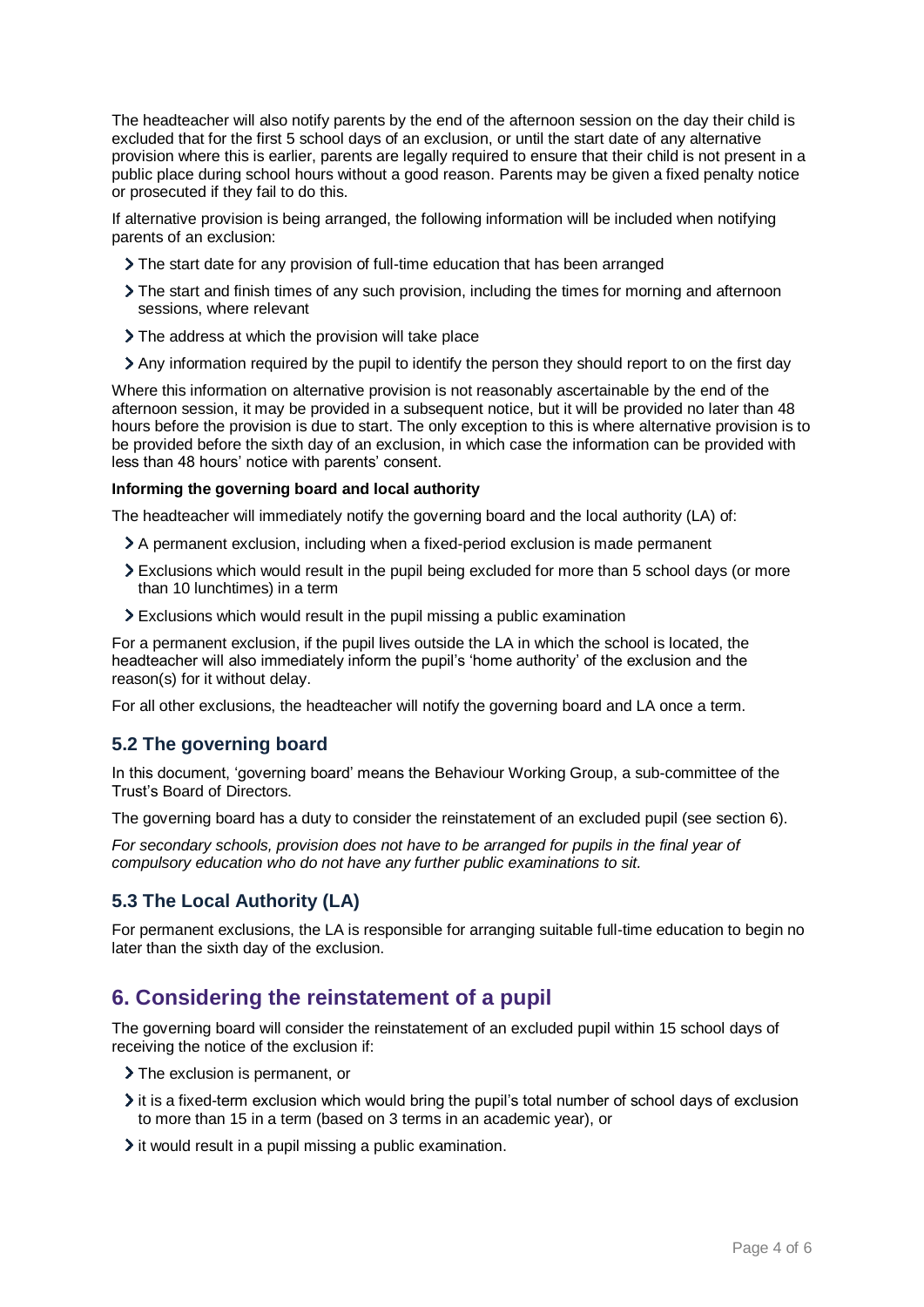If requested to do so by parents, the governing board will consider the reinstatement of an excluded pupil within 50 school days of receiving notice of the exclusion if the pupil would be excluded from school for more than 5 school days, but less than 15, in a single term (based on 3 terms in an academic year).

Where an exclusion would result in a pupil missing a public examination, the governing board will consider the reinstatement of the pupil before the date of the examination. If this is not practicable, the governing board will consider the exclusion and decide whether or not to reinstate the pupil.

The governing board can either:

- Decline to reinstate the pupil, or
- Direct the reinstatement of the pupil immediately, or on a particular date

In reaching a decision, the governing board will consider whether the exclusion was lawful, reasonable and procedurally fair and whether the headteacher followed their legal duties. They will decide whether or not a fact is true 'on the balance of probabilities', which differs from the criminal standard of 'beyond reasonable doubt', as well as any evidence that was presented in relation to the decision to exclude.

Minutes will be taken of the meeting, and a record of evidence considered kept. The outcome will also be recorded on the pupil's educational record.

The governing board will notify, in writing, the headteacher, parents and the LA of its decision, along with reasons for its decision, without delay.

Where an exclusion is permanent, the governing board's decision will also include the following:

- > The fact that it is permanent
- Notice of parents' right to ask for the decision to be reviewed by an independent review panel, and:
	- The date by which an application for an independent review must be made
	- The name and address to whom an application for a review should be submitted
	- That any application should set out the grounds on which it is being made and that, where appropriate, reference to how the pupil's SEN are considered to be relevant to the exclusion
	- That, regardless of whether the excluded pupil has recognised SEN, parents have a right to require the Trust to appoint a SEN expert to attend the review
	- Details of the role of the SEN expert and that there would be no cost to parents for this appointment
	- That parents must make clear if they wish for a SEN expert to be appointed in any application for a review
	- That parents may, at their own expense, appoint someone to make written and/or oral representations to the panel, and parents may also bring a friend to the review
- That if parents believe that the exclusion has occurred as a result of discrimination, they may make a claim under the Equality Act 2010 to the first-tier tribunal (special educational needs and disability), in the case of disability discrimination, or the county court, in the case of other forms of discrimination. A claim of discrimination made under these routes should be lodged within 6 months of the date on which the discrimination is alleged to have taken place

## **7. An independent review**

If parents apply for an independent review, the Trust will signpost parents to the LA who will arrange for an independent panel to review the decision of the governing board not to reinstate a permanently excluded pupil.

Applications for an independent review must be made within 15 school days of notice being given to the parents by the governing board of its decision to not reinstate a pupil.

The independent panel will decide one of the following: